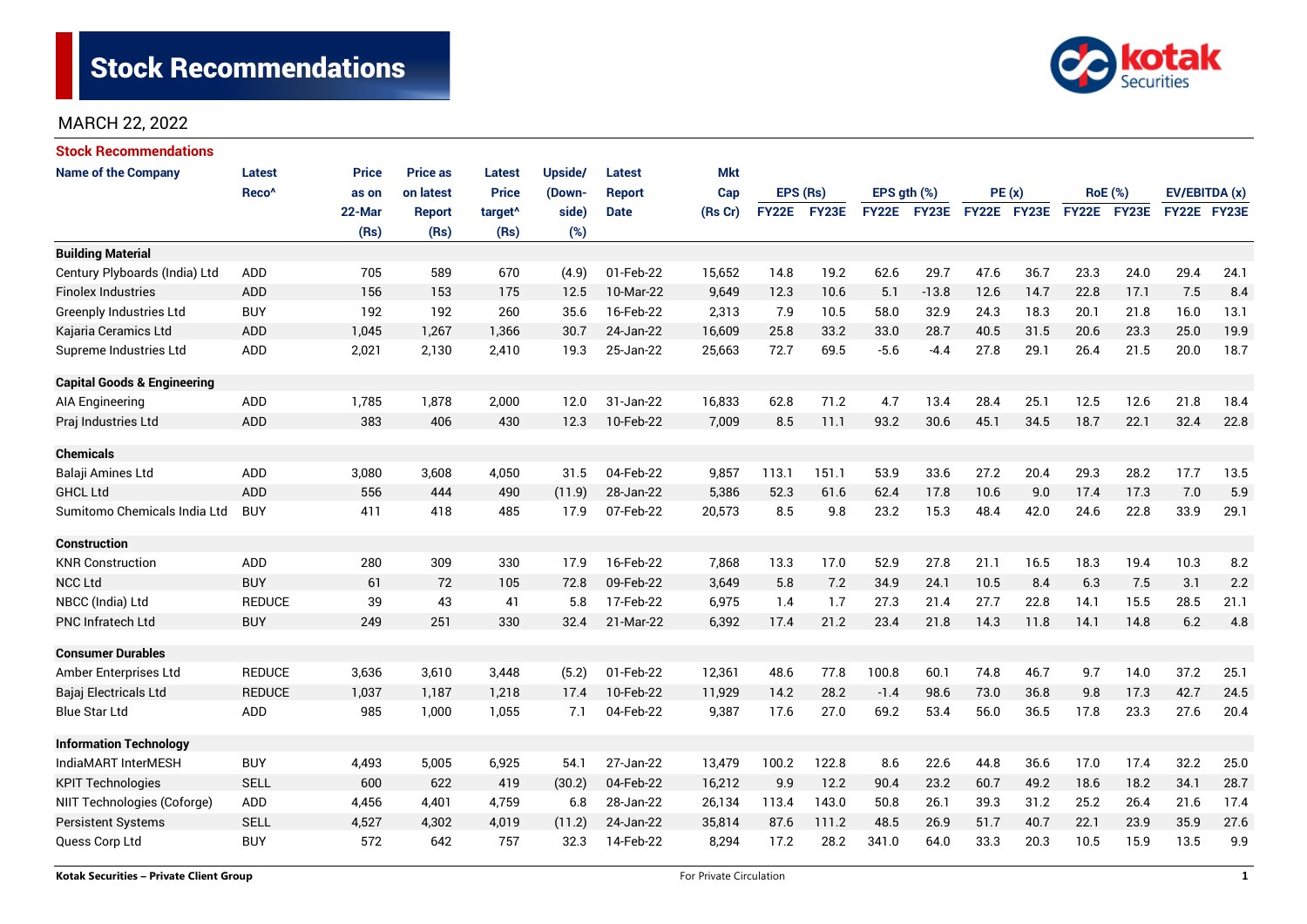

### MARCH 22, 2022

| <b>Stock Recommendations</b>       |                   |              |                 |                     |         |               |         |              |       |                  |              |             |      |             |                |               |      |
|------------------------------------|-------------------|--------------|-----------------|---------------------|---------|---------------|---------|--------------|-------|------------------|--------------|-------------|------|-------------|----------------|---------------|------|
| <b>Name of the Company</b>         | Latest            | <b>Price</b> | <b>Price as</b> | <b>Latest</b>       | Upside/ | Latest        | Mkt     |              |       |                  |              |             |      |             |                |               |      |
|                                    | Reco <sup>^</sup> | as on        | on latest       | <b>Price</b>        | (Down-  | <b>Report</b> | Cap     | EPS (Rs)     |       | EPS $qth$ $(\%)$ |              | PE(x)       |      |             | <b>RoE</b> (%) | EV/EBITDA (x) |      |
|                                    |                   | 22-Mar       | <b>Report</b>   | target <sup>^</sup> | side)   | <b>Date</b>   | (Rs Cr) | <b>FY22E</b> | FY23E | <b>FY22E</b>     | <b>FY23E</b> | FY22E FY23E |      | FY22E FY23E |                | FY22E FY23E   |      |
|                                    |                   | (Rs)         | (Rs)            | (Rs)                | (%)     |               |         |              |       |                  |              |             |      |             |                |               |      |
| <b>Metals &amp; Mining</b>         |                   |              |                 |                     |         |               |         |              |       |                  |              |             |      |             |                |               |      |
| <b>MOIL Ltd</b>                    | <b>BUY</b>        | 173          | 170             | 215                 | 24.3    | 18-Feb-22     | 4,607   | 14.5         | 16.4  | 95.9             | 13.1         | 11.9        | 10.5 | 11.5        | 12.2           | 5.9           | 4.4  |
| APL Apollo Tubes Ltd               | <b>BUY</b>        | 938          | 820             | 980                 | 4.5     | 28-Jan-22     | 23,438  | 21.0         | 27.0  | $-27.6$          | 28.6         | 44.6        | 34.7 | 26.7        | 26.8           | 25.8          | 20.4 |
|                                    |                   |              |                 |                     |         |               |         |              |       |                  |              |             |      |             |                |               |      |
| Oil & Gas                          |                   |              |                 |                     |         |               |         |              |       |                  |              |             |      |             |                |               |      |
| Chennai Petroleum Corp             | <b>BUY</b>        | 132          | 104             | 127                 | (3.5)   | 25-Jan-22     | 1,961   | 30.3         | 18.2  | 75.1             | $-39.9$      | 4.3         | 7.2  | 24.6        | 12.5           | 6.9           | 8.5  |
| <b>Gujarat Gas</b>                 | ADD               | 492          | 660             | 734                 | 49.2    | 10-Feb-22     | 33,839  | 18.7         | 26.7  | 0.5              | 42.8         | 26.3        | 18.4 | 24.3        | 27.3           | 16.1          | 11.5 |
| <b>MRPL</b>                        | ADD               | 43           | 47              | 50                  | 17.5    | 31-Jan-22     | 7,455   | 1.2          | 6.8   | $-137.5$         | 466.7        | 35.5        | 6.3  | 4.7         | 23.8           | 13.3          | 8.7  |
|                                    |                   |              |                 |                     |         |               |         |              |       |                  |              |             |      |             |                |               |      |
| <b>Paints</b>                      |                   |              |                 |                     |         |               |         |              |       |                  |              |             |      |             |                |               |      |
| Akzo Nobel India Ltd               | <b>BUY</b>        | 1,936        | 1,887           | 2,670               | 37.9    | 14-Feb-22     | 9,041   | 57.9         | 67.2  | 27.3             | 16.1         | 33.4        | 28.8 | 17.9        | 19.7           | 20.2          | 17.2 |
|                                    |                   |              |                 |                     |         |               |         |              |       |                  |              |             |      |             |                |               |      |
| <b>Pharmaceuticals</b>             |                   |              |                 |                     |         |               |         |              |       |                  |              |             |      |             |                |               |      |
| Suven Pharmaceuticals              | <b>REDUCE</b>     | 535          | 561             | 550                 | 2.9     | 17-Aug-21     | 13,580  | 16.9         | 21.1  | 19.0             | 24.9         | 31.6        | 25.3 | 27.6        | 26.5           | 24.7          | 19.3 |
|                                    |                   |              |                 |                     |         |               |         |              |       |                  |              |             |      |             |                |               |      |
| <b>Transportation</b>              |                   |              |                 |                     |         |               |         |              |       |                  |              |             |      |             |                |               |      |
| Aegis Logistics Ltd                | <b>BUY</b>        | 205          | 216             | 310                 | 51.5    | 14-Feb-22     | 6,834   | 12.6         | 13.6  | 28.6             | 7.9          | 16.2        | 15.0 | 20.4        | 19.0           | 9.2           | 8.2  |
| Allcargo Global Logistics          | <b>BUY</b>        | 325          | 346             | 430                 | 32.4    | 15-Feb-22     | 7,989   | 27.7         | 31.3  | 246.3            | 13.0         | 11.7        | 10.4 | 21.2        | 20.1           | 6.3           | 5.2  |
| <b>Blue Dart Express</b>           | <b>BUY</b>        | 6,213        | 6,926           | 7,975               | 28.4    | 01-Feb-22     | 14,787  | 115.0        | 134.0 | 98.3             | 16.5         | 54.0        | 46.4 | 36.2        | 33.3           | 15.4          | 13.3 |
| <b>VRL Logistics Ltd</b>           | <b>BUY</b>        | 439          | 499             | 625                 | 42.4    | 04-Feb-22     | 4,002   | 11.3         | 18.3  | 117.3            | 61.9         | 38.8        | 24.0 | 14.3        | 21.6           | 12.4          | 9.3  |
|                                    |                   |              |                 |                     |         |               |         |              |       |                  |              |             |      |             |                |               |      |
| <b>Others</b>                      |                   |              |                 |                     |         |               |         |              |       |                  |              |             |      |             |                |               |      |
| Bata India Ltd                     | <b>BUY</b>        | 1,938        | 1,895           | 2,380               | 22.8    | 10-Feb-22     | 24,996  | 27.0         | 36.6  | $-509.1$         | 35.6         | 71.8        | 52.9 | 16.3        | 19.4           | 35.2          | 28.1 |
| <b>Central Depository Services</b> | <b>REDUCE</b>     | 1,478        | 1,510           | 1,505               | 1.8     | 10-Feb-22     | 15,519  | 29.9         | 34.8  | 55.7             | 16.4         | 49.4        | 42.5 | 28.5        | 26.6           | 39.4          | 33.8 |
| <b>EPL Ltd</b>                     | ADD               | 156          | 187             | 205                 | 31.5    | 10-Feb-22     | 4,909   | 7.1          | 8.6   | $-6.6$           | 21.1         | 22.0        | 18.1 | 12.1        | 13.2           | 8.5           | 7.0  |
| JK Paper Ltd                       | ADD               | 316          | 315             | 340                 | 7.6     | 22-Mar-22     | 5,626   | 35.0         | 51.2  | 146.5            | 46.3         | 9.0         | 6.2  | 19.6        | 23.1           | 5.7           | 4.2  |
| Radico Khaitan Ltd                 | <b>REDUCE</b>     | 934          | 978             | 970                 | 3.9     | 07-Feb-22     | 12,420  | 21.2         | 26.1  | 4.4              | 23.1         | 44.0        | 35.8 | 15.0        | 16.1           | 28.1          | 24.1 |
| <b>VIP Industries Ltd</b>          | <b>REDUCE</b>     | 637          | 648             | 620                 | (2.7)   | 04-Feb-22     | 9,048   | 6.2          | 12.0  | $-187.3$         | 93.5         | 102.8       | 53.1 | 14.3        | 23.2           | 46.4          | 28.7 |
| Welspun Corp Ltd                   | <b>SELL</b>       | 145          | 173             | 120                 | (17.2)  | 14-Feb-22     | 3,843   | 11.9         | 9.2   | $-49.8$          | $-22.7$      | 12.2        | 15.8 | 7.8         | 5.9            | 4.4           | 5.0  |

*Source: Kotak Securities - Private Client Group*

^ All recommendations are with a 12 month perspective from the date of the report/update. Investors are requested to use their discretion while deciding the timing, quantity of investment as well as the exit.

NR NoRated. The investment rating and target price, if any, have been suspended temporarily. Such suspension is in compliance with applicable regulation(s) and/or Kotak Securities policies in circumstances when Kotak Secur Or its affiliates is acting in an advisory capacity in a merger or strategic transaction involving this company and in certain other circumstances.

**NM Not meaningful**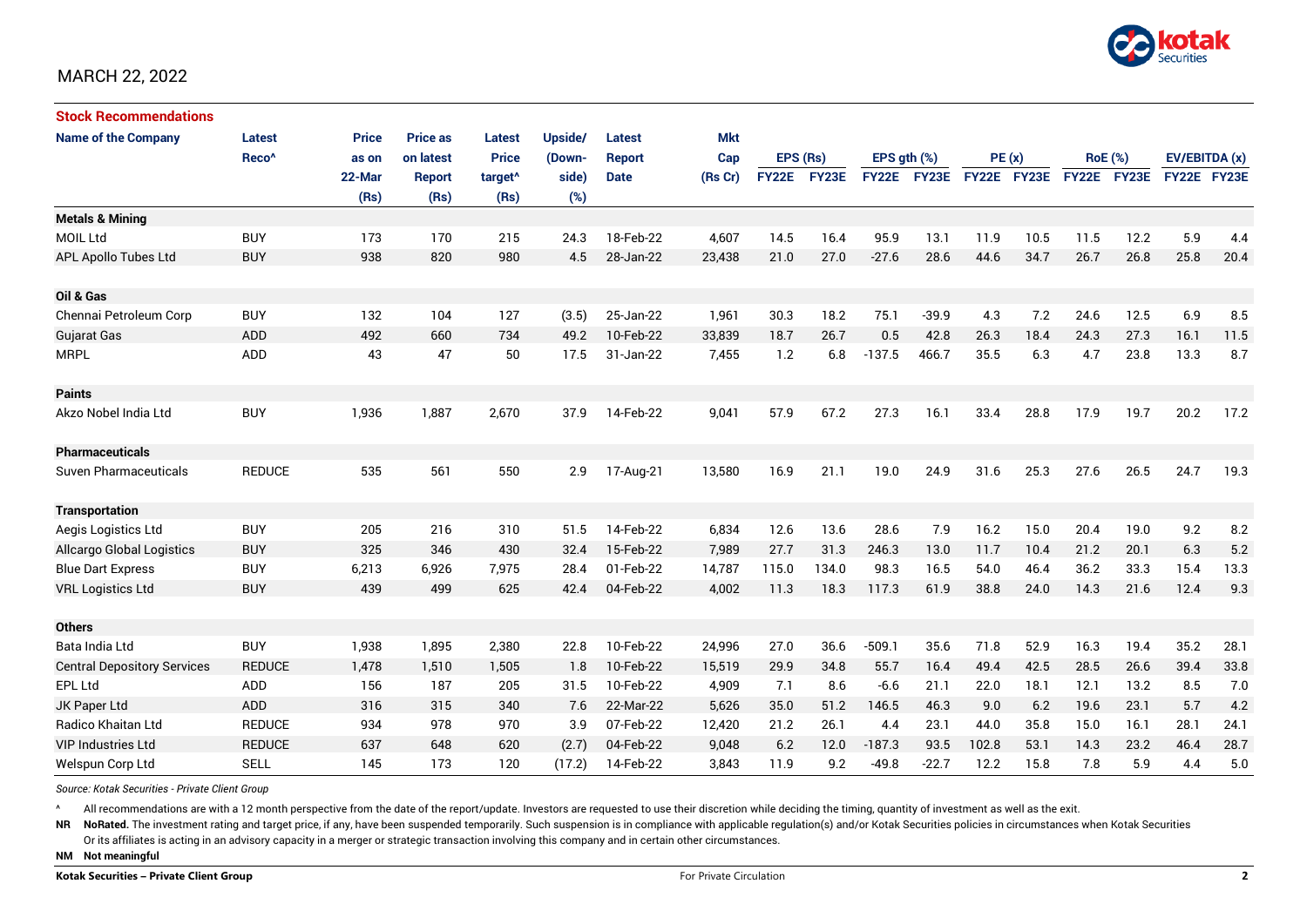

# MARCH 22, 2022

# **RATING SCALE (PRIVATE CLIENT GROUP)**

#### **Definitions of ratings**

| <b>BUY</b>       | - We expect the stock to deliver more than 15% returns over the next 12 months                                                                                                                                                                                                                                                                                                                                                     |
|------------------|------------------------------------------------------------------------------------------------------------------------------------------------------------------------------------------------------------------------------------------------------------------------------------------------------------------------------------------------------------------------------------------------------------------------------------|
| <b>ADD</b>       | - We expect the stock to deliver 5% - 15% returns over the next 12 months                                                                                                                                                                                                                                                                                                                                                          |
| <b>REDUCE</b>    | - We expect the stock to deliver -5% - +5% returns over the next 12 months                                                                                                                                                                                                                                                                                                                                                         |
| <b>SELL</b>      | - We expect the stock to deliver $\lt$ -5% returns over the next 12 months                                                                                                                                                                                                                                                                                                                                                         |
| <b>NR</b>        | - Not Rated. Kotak Securities is not assigning any rating or price target to the stock.                                                                                                                                                                                                                                                                                                                                            |
|                  | The report has been prepared for information purposes only.                                                                                                                                                                                                                                                                                                                                                                        |
| <b>SUBSCRIBE</b> | $-$ We advise investor to subscribe to the IPO.                                                                                                                                                                                                                                                                                                                                                                                    |
| <b>RS</b>        | - Rating Suspended. Kotak Securities has suspended the investment rating and price target for this stock, either because there is not a sufficient fundamental basis for determining, or there<br>are legal, regulatory or policy constraints around publishing, an investment rating or target. The previous investment rating and price target, if any, are no longer in effect for this stock and<br>should not be relied upon. |
| <b>NA</b>        | $-$ Not Available or Not Applicable. The information is not available for display or is not applicable                                                                                                                                                                                                                                                                                                                             |
| <b>NM</b>        | - Not Meaningful. The information is not meaningful and is therefore excluded.                                                                                                                                                                                                                                                                                                                                                     |
| <b>NOTE</b>      | $-$ Our target prices are with a 12-month perspective. Returns stated in the rating scale are our internal benchmark.                                                                                                                                                                                                                                                                                                              |

# **FUNDAMENTAL RESEARCH TEAM (PRIVATE CLIENT GROUP)**

| <b>Shrikant Chouhan</b>                                                                                | Arun Agarwal                                                                                         | <b>Amit Agarwal, CFA</b>            | <b>Hemali Dhame</b>      |
|--------------------------------------------------------------------------------------------------------|------------------------------------------------------------------------------------------------------|-------------------------------------|--------------------------|
| Head of Research                                                                                       | Auto & Auto Ancillary                                                                                | <b>Transportation, Paints, FMCG</b> | Banking & Finance        |
| shrikant.chouhan@kotak.com                                                                             | arun.agarwal@kotak.com                                                                               | agarwal.amit@kotak.com              | Hemali.Dhame@kotak.com   |
| +91 22 6218 5408                                                                                       | +91 22 6218 6443                                                                                     | +91 22 6218 6439                    | +91 22 6218 6433         |
| Jatin Damania                                                                                          | Purvi Shah                                                                                           | <b>Rini Mehta</b>                   | K. Kathirvelu            |
| Metals & Mining, Midcap                                                                                | Pharmaceuticals                                                                                      | <b>Research Associate</b>           | <b>Support Executive</b> |
| jatin.damania@kotak.com                                                                                | purvi.shah@kotak.com                                                                                 | rini.mehta@kotak.com                | k.kathirvelu@kotak.com   |
| +91 22 6218 6440                                                                                       | +91 22 6218 6432                                                                                     | +91 80801 97299                     | +91 22 6218 6427         |
| <b>Sumit Pokharna</b><br>Oil and Gas. Information Tech<br>sumit.pokharna@kotak.com<br>+91 22 6218 6438 | Pankaj Kumar<br>Construction, Capital Goods & Midcaps<br>pankajr.kumar@kotak.com<br>+91 22 6218 6434 |                                     |                          |

#### **TECHNICAL RESEARCH TEAM (PRIVATE CLIENT GROUP)**

| <b>Shrikant Chouhan</b>    | <b>Amol Athawale</b>    | <b>Sayed Haider</b>    |
|----------------------------|-------------------------|------------------------|
| shrikant.chouhan@kotak.com | amol.athawale@kotak.com | Research Associate     |
| +91 22 6218 5408           | +91 20 6620 3350        | sayed.haider@kotak.com |
|                            |                         | +91 22 62185498        |

#### **DERIVATIVES RESEARCH TEAM (PRIVATE CLIENT GROUP)**

+91 22 6218 5497

**Sahaj Agrawal Prashanth Lalu Prasenjit Biswas, CMT, CFTe** [sahaj.agrawal@kotak.com](mailto:sahaj.agrawal@kotak.com) [prashanth.lalu@kotak.com](mailto:prashanth.lalu@kotak.com) [prasenjit.biswas@kotak.com](mailto:prasenjit.biswas@kotak.com)